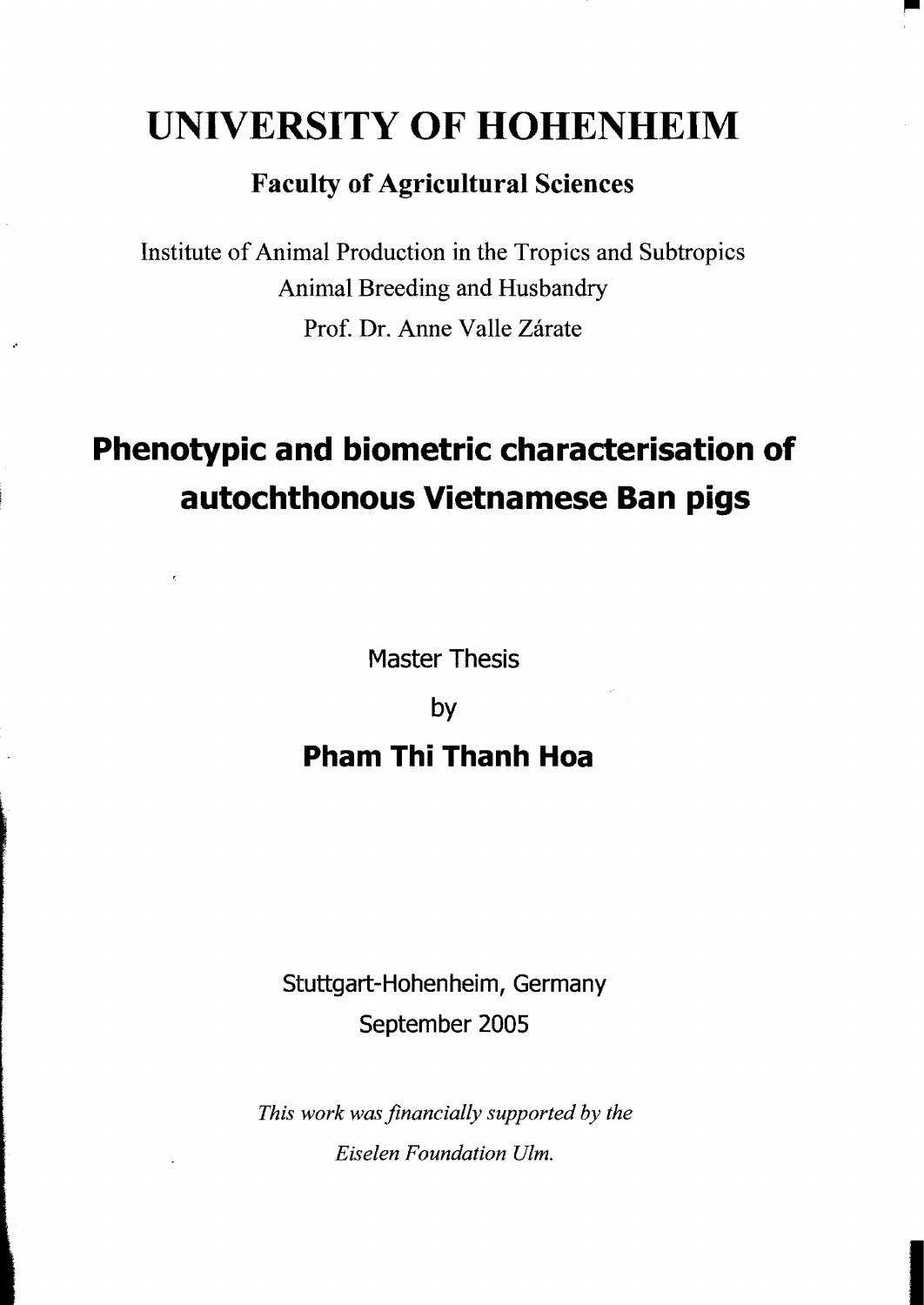#### **7 SUMMARY**

Ban/Meo pigs have been kept in ethnic villages in Son La province since a long time. There were some surveys on productive and reproductive performance of Ban pigs kept in Thai and H'mong groups but information on breed description as well as breeding history of Ban pigs in different ethnic groups is scarce. The aim of present study is to characterize the phenotypic and biometric traits of the Ban/Meo pigs that belong to Thai and H'mong people in Son La province. Since they may have different sizes, types, appearances and performances but are believed to originate from a common ancestor. Result of such a characterization is a prerequisite for their systematic integration into a breeding programme. The study also aims to assess local breeding management and breeding history leading to development of Ban/Meo pigs.

The fieldwork was conducted in 8 villages belonging to three districts (Mai Son, Son La and Song Ma) in Son La province, Northem Vietnam from the beginning of March to the end of May, 2005. Qualitative and quantitative information on Ban pigs were gathered through observation, measurements, taking photos, key person interview, and using RRA tools (timeline and historical map). This information includes breed, age and herd structure, reproductive performance and phenotypic description of Ban/Meo pigs. Descriptive statistics, cluster analysis and analysis of covariance were applied, using SAS version 8.2.

Most of Ban pigs observed in investigated villages were uniform two colours (black and white counting 88.8% or brown and white (3%)). The small number of observed Ban pigs was uniform black colour (8.2%). Ban pigs have thick, smooth skin and long, density hair covering, some have bristle, counting 32.7%. The head is quite big with long and straight snout (58.6%) or medium and straight snout (41.4%). Most the ears are smal1 and erect  $(73.2\%)$ . The back is long and straight  $(42.7\%)$  or swayback  $(57.3\%)$ . The belly is potbellied but not reaches the ground.

On basis of body form and colour characteristics, Ban pigs observed in this study were classified into 6 clusters: Cluster 1 (n=99): uniform two colours pigs (black coat, white legs and white spots on the body). Major pigs do not have bristle, big head with long, straight snout and small, erect ears, swayback and potbelly; Cluster  $2$  (n=60): Black pigs with a little white at legs, some pigs had white spots on forehead or tail or both. Pigs are mainly without bristle, medium and straight head, small and erect ears, swayback and potbelly; Cluster 3 (n=18): pigs are uniform black colour, nearly a haft has bristle, long and straight head and small, erect or medium, semi lop ears, swayback (or straight back) and potbelly; Cluster 4 (n=27): Black coat, white legs and white spots on the forehead, belly or tail but not on the shoulder. Body characteristics are not much different from pigs in other clusters except 100% pigs has medium, semi lop ear and potbelly; Cluster 5 (n=7): Pigs with irregular black and white spots on the head and back, white legs, belly and tail. Most pigs have no bristle, long, straight head, small, erect ears, straight back and potbelly; Cluster 6 (n=5): Pigs with brown coat and white spots on the forehead, shoulder, belly, legs and tail. Pigs have no bristle, medium, straight head, straight back and potbelly.

Pig clusters 1, 2, and 4 were more common in the three districts than pigs in clusters 3 and 5. The highest percentage of observed pigs in districts felt in cluster 1 then cluster 2 and 4. The lowest was in cluster 5. Pigs in clusters (from 1 to 5) were seen in both Thai and H'mong villages, pigs in cluster 6 were only seen in one H'mong village (Pa Dong) and counted